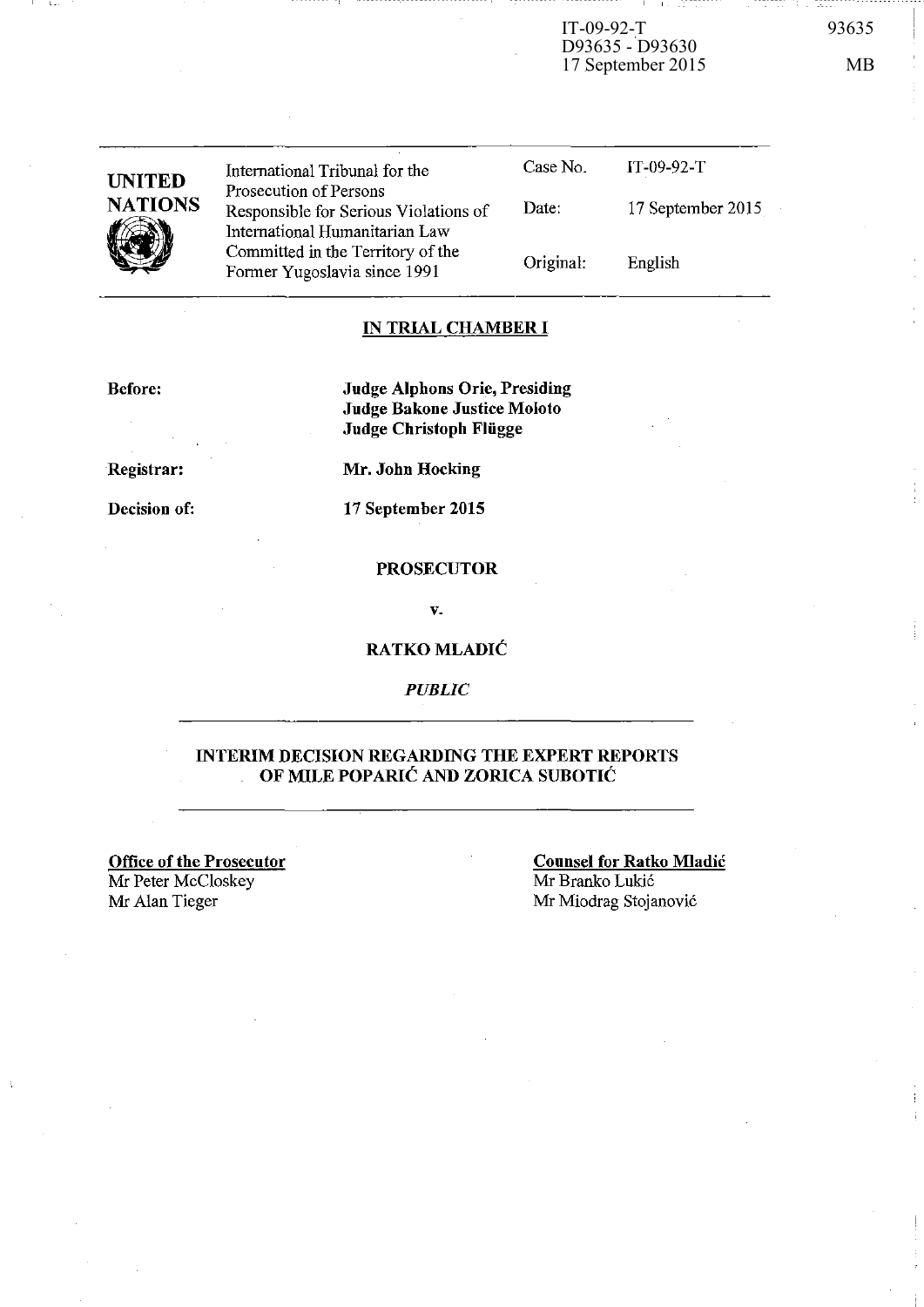# **I. PROCEDURAL HISTORY**

1. On 13 April 2015, the Defence filed a notice of disclosure of four expert reports, coauthored by Mile Poparic and Zorica Suboti6 ("Notice of disclosure"), pursuant to Rule *94bis* of the Tribunal's Rules of Procedure and Evidence ("Rules").! The Prosecution filed its notice on 13 May ("Notice"), submitting that it does not challenge the expert status of Subotić and Poparić or the general relevance of the "Expert Report for the Defence Mortar Attacks on the Sarajevo Area - Incidents at the Markale Market 5 February 1994 and 28 August 1995" ("Markale Report") or the majority of the "Expert Report for the Defence Mortar Attacks on the Sarajevo Area in 1992-1995" ("Shelling Report"), the "Expert Report for the Defence Small Arms Fire on the Sarajevo Area 1992-1995" ("Sniping Report"), and the "Defence Expert Analysis of The Use of Modified Aircraft Bombs in the Sarajevo Area in 1994-1995" ("Modified Aircraft Bombs Report").<sup>2</sup> However, the Prosecution requested the exclusion of portions of the latter three reports due to a lack of relevance.<sup>3</sup> On 2 July, the Chamber delivered its decision on the expertise of Poparić and Subotić, deferring its decision on admission of the four reports until the witnesses have given testimony.<sup>4</sup> The Chamber also instructed the Defence to review the reports and respond to the Prosecution's submissions that portions of the reports should be excluded.<sup>5</sup> On 16 July, the Defence filed additional submissions ("Additional Submissions").<sup>6</sup> The Prosecution then filed a request for leave to reply to the Additional Submissions, with the proposed reply attached as an annex ("Request for leave to Reply" and "Reply") on 23 July.<sup>7</sup> On 13 August and 9 September, the Prosecution encouraged the Chamber to decide on the Prosecution's request for exclusion as early as possible and prior to the appearance of the two witnesses.<sup>8</sup> The Chamber will now address the parties' arguments in relation to the Prosecution's request to exclude portions of the three reports.

<sup>&</sup>lt;sup>1</sup> Defence Notice of Disclosure of Expert Reports by Mile Poparic and Zorica Subotic Pursuant to Rule 94bis, 13 April 2015 (Public with Confidential Annexes), paras 1-2, 26.

<sup>&</sup>lt;sup>2</sup> Prosecution Response to Defence Notice of Disclosure of Expert Reports by Mile Poparić and Zorica Subotić and Request to Exclude Portions of Poparić's and Subotić's Expert Reports, 13 May 2015, paras 3-4.

<sup>3</sup>**Notice, paras 2-4, 19.** 

<sup>4</sup> T. 36692-36694.

<sup>5</sup> T. 36693-36694.

<sup>6</sup>**Defence Additional Submissions on the Expert Reports of Mile Poparic and Zorica Subotic Pursuant to Rule** *94bis, 16*  July 2015.

<sup>7</sup>**Prosecution Request for Leave to Reply to the Defence's Additional Submissions on the Expert Reports of Mile Popari6 and Zorica Suboti6 Pursuant to Rule 94bis, 23 July 2015.**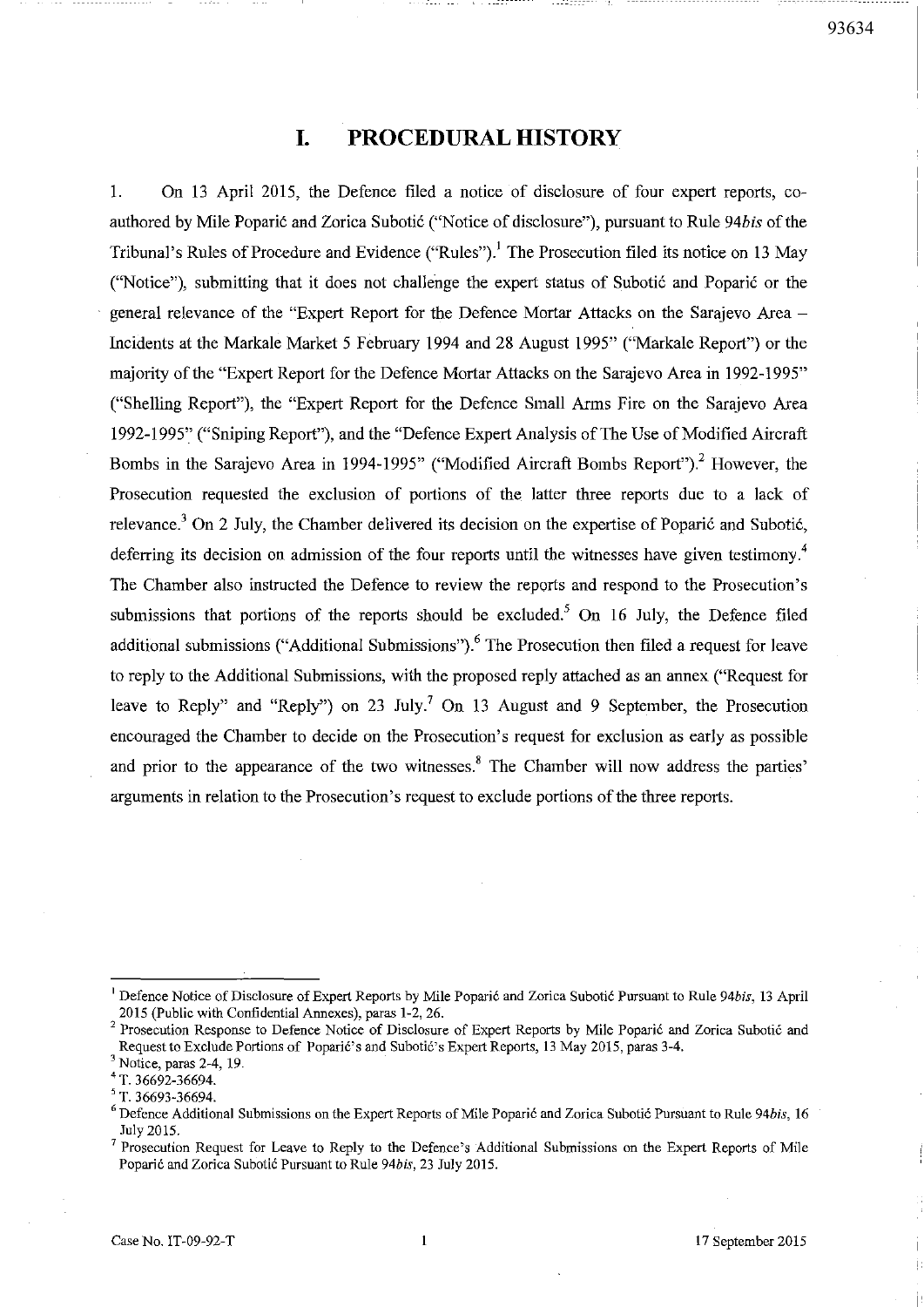# **II. SUBMISSIONS OF THE PARTIES**

2. The Prosecution requests the exclusion of portions of the three reports because they either (i) relate to unscheduled or dropped incidents, (ii) address areas outside the scope of the report, or (iii) challenge evidence of witnesses who did not provide evidence in this case.<sup>9</sup>

3. The Defence argues that the reports, including the portions dealing with dropped and unscheduled incidents, go to proof of an improper *modus operandi* on the part of the Bosnian investigative organs and the tendency to try to misrepresent ABiH fire and staged incidents as VRS attacks.<sup>10</sup> The portions of the reports that challenge expert conclusions of Zečević should not be excluded because (i) the Presiding Judge of this Chamber has "expressed due .deference and reliance on Zečević's findings", (ii) they attempt to rebut some of the adjudicated facts (a number of adjudicated facts are based on Zecevi6's expert opinions), and (iii) they challenge the credibility and reliability of the Prosecution witnesses who have testified that they knew of Zečević's work, or worked with him on investigations. $^{11}$ 

### **III. APPLICABLE LAW**

4. The Chamber recalls and refers to the applicable law as set out in a previous decision.<sup>12</sup>

## **IV. DISCUSSION**

5. The Chamber considers that it is assisted by further submissions from the Prosecution on the matters outlined in the Request for leave to Reply and will therefore grant such leave.

6. The Shelling Report contains a detailed analysis of scheduled incidents G.!, G.4, G.6, G.7, of an unscheduled incident on Livanjska Street on 8 November 1994, and of dropped incidents G.5, G.9, and G.16. The Accused is *inter alia* charged with participation in a Joint Criminal Enterprise to establish and carry out a campaign of sniping and shelling against the civilian population of Sarajevo, the primary purpose of which was to spread terror among the civilian population between 12 May 1992 and November 1995.<sup>13</sup> According to the Indictment, the specific instances of the sniping and shelling attacks forming part of the campaign, by way of illustrative examples, *include* 

<sup>&</sup>quot;T. 37798,38925.

<sup>9</sup>**Notice, paras 2, 4, 19; Reply, para. 6** 

<sup>&</sup>lt;sup>10</sup> Additional Submissions, para. 17.

**II Additional Submissions, paras 8, 10-13.** 

<sup>&</sup>lt;sup>12</sup> Decision on Defence Request to Disqualify Richard Butler as an Expert and Bar the Prosecution from Presenting his Reports, 19 October *2012,* paras 4-9.

**<sup>13</sup> Indictment, paras 76-81.**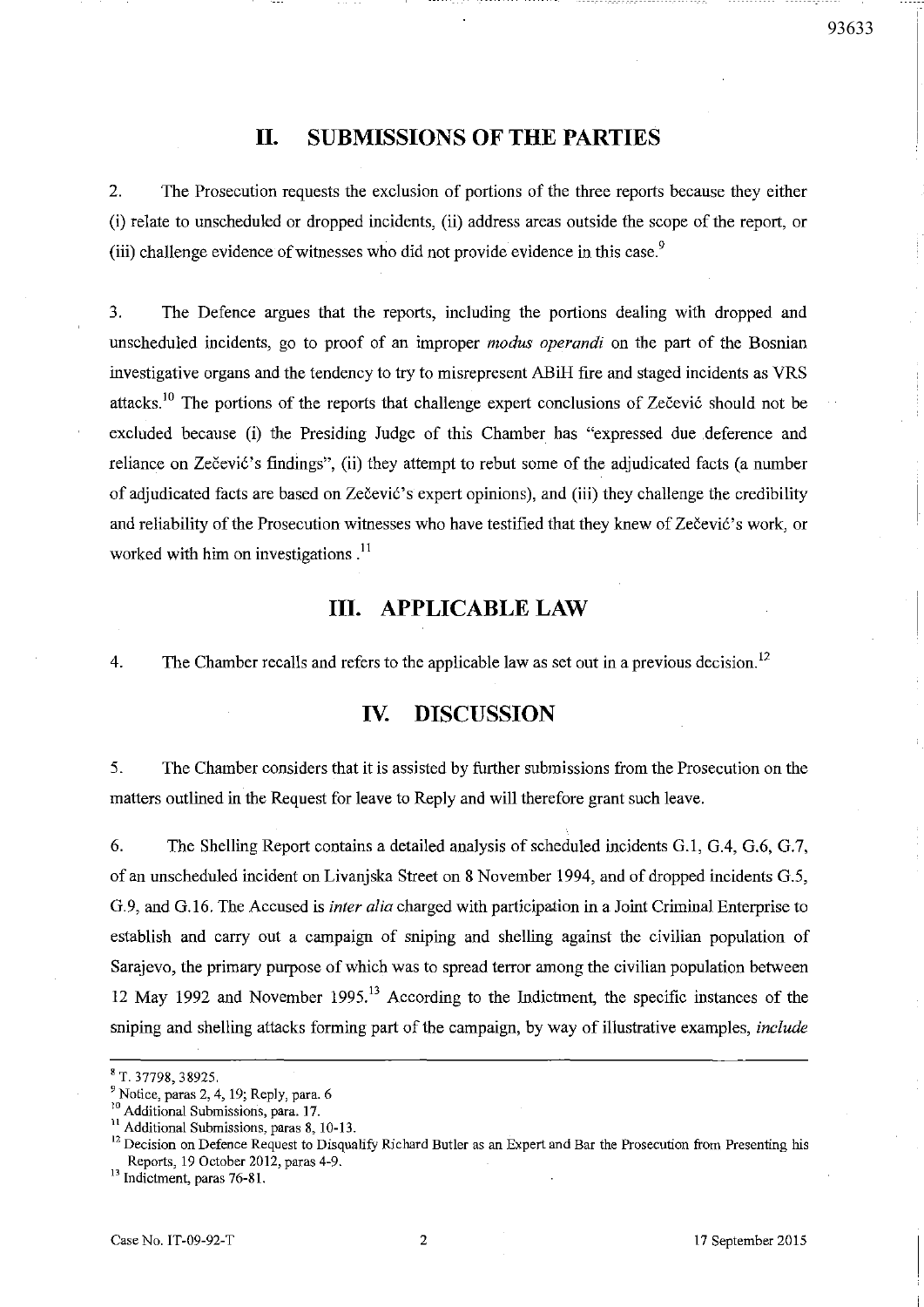93632

but are not limited to, the incidents set forth in Schedule F and G of the Indictment.<sup>14</sup> Based on the foregoing, the Chamber finds that paragraphs 1-48, 63-91, and 132-158, relating to the abovementioned scheduled and unscheduled incidents, with the exception of paragraph 12, are *prima facie* relevant. In paragraph 12, the experts express doubts about the authenticity of a signature of Borislav Stankov on a report, however, since this report is not in evidence, this particular paragraph appears to be lacking relevance and the Defence is hereby infonned that the Chamber is inclined to deny the admission of this paragraph. The Chamber will not exclude this paragraph *in limine*, as the reason for this portion's lack of *prima facie* relevance may still change prior to or during the experts' testimony.

7. With regard to the Prosecution's submission that paragraphs 49-62,92-131, 159, and 162- 163 dealing with dropped incidents in the Shelling Report should be excluded, the Chamber recalls its previous ruling that it "does not strictly prohibit the Prosecution from presenting evidence on incidents it has proposed to remove, if it considers this necessary to prove an element of a charged count".<sup>15</sup> The Chamber notes in this respect that the Prosecution has, in fact, submitted evidence on some dropped incidents.<sup>16</sup> The Chamber further considers that these paragraphs may also assist the Chamber in assessing the evidence presented by the Prosecution on incidents that are included in the Indictment, in particular with regard to the methodology used by the investigative organs and they therefore do not lack *prima facie* relevance.

8. The Sniping Report deals with Scheduled incidents F.l, F.3-F.5, F.9, F.ll-F.13, F.15-F.16, dropped incidents F.2, F.6-F.8, F.I0, F.14, and the unscheduled incidents of 24 October 1994, 22 November 1994, and 10 December 1994.<sup>17</sup> With regard to the Prosecution's argument that paragraphs 7, 10, 12-14 and 154 should be excluded, the Chamber refers to its interpretation of the Indictment as set out above. Paragraphs 7 and 10 of the Sniping Report, however, contains a demographic analysis and the Chamber considers that this does not reflect Poparie's and Subotie's specialised knowledge, skills, and training and is therefore inclined to deny admission of these two paragraphs. The Chamber, however, will give the parties the opportunity to explore this further during the witnesses' testimony and not exclude these two paragraphs at this stage. With regard to a sentence in paragraph 154 containing Poparie's personal recollection of the time frame of a shopping mall construction, the Chamber considers that this may affect the weight to be given to the evidence but not its admissibility. Lastly, with respect to the Prosecution's arguments that

**<sup>14</sup> Indictment, para. 8].** 

<sup>&</sup>lt;sup>15</sup> Decision Pursuant to Rule 73 *bis* (D), 2 December 2011, para. 12.

J6 For example: P889, paras 43-47; P2009, paras 24-27; P2043.

<sup>&</sup>lt;sup>17</sup> The incident listed as F.14 in the table of contents of the Sniping Report is Scheduled incident F.13 in the Indictment, F.IS is in fact dropped incident F.14, F.16 is F.1S, and F.17 is F.l6.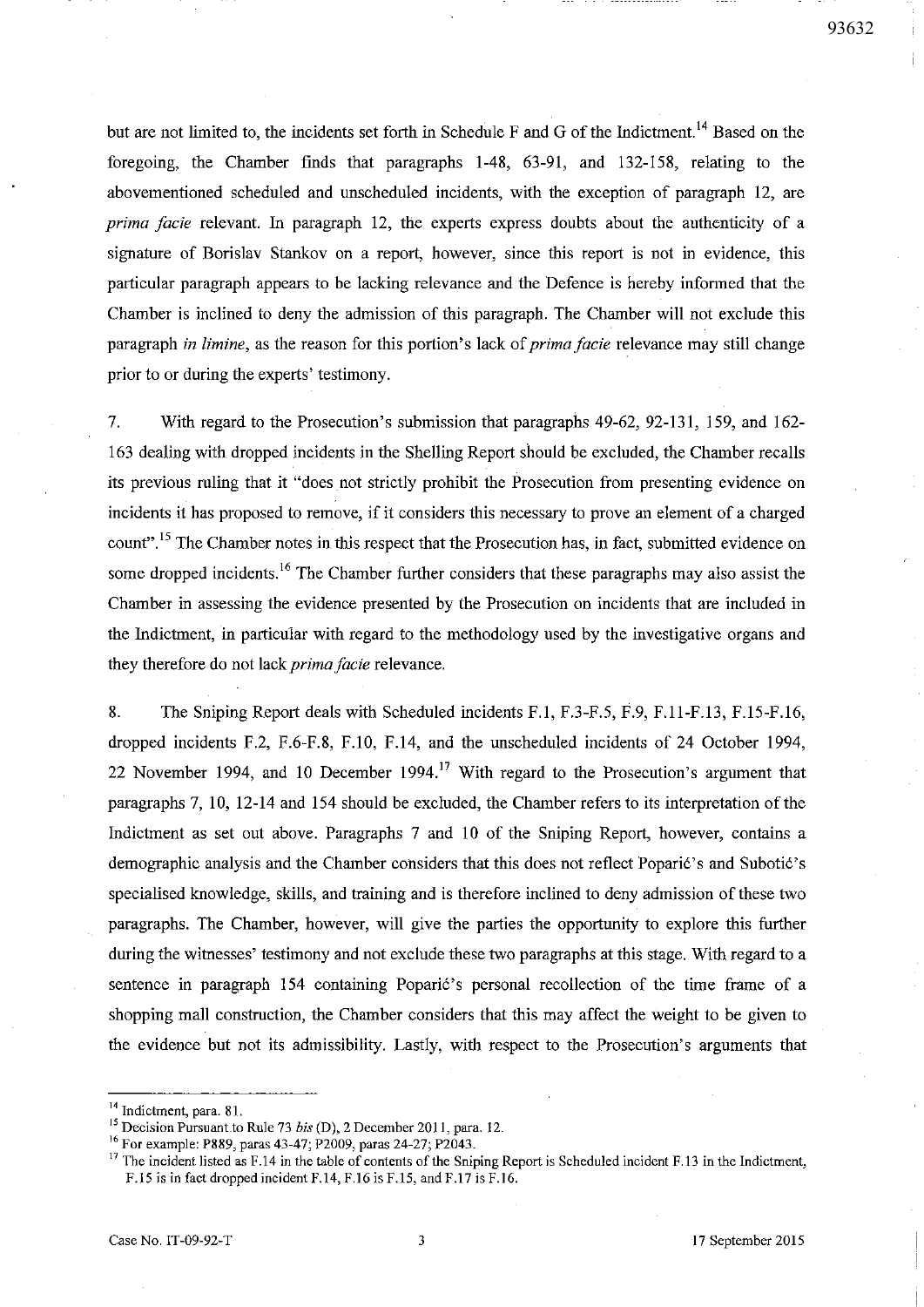paragraphs 12-14 are irrelevant due to a different calibre used in those incidents, the Chamber considers that this matter too concerns the weight, if any, given to the evidence rather than its admissibility.

9. With regard to the Prosecution's arguments that a number of paragraphs of the Modified Aircraft Bombs Report deal with dropped and unscheduled incidents, the Chamber refers to its considerations above on evidence challenging dropped and unscheduled incidents. In addition, the Chamber finds that the fact that the Prosecution has presented minimal evidence on one particular incident,<sup>18</sup> is no reason to bar the Defence from presenting evidence on it.

10. With regard to the Prosecution's submission that the paragraphs of the report that challenge Zečević's expert opinions should be excluded, the Chamber considers the following. The Chamber finds that the Defence's submission that the Presiding Judge expressed due deference to Zečevic's expert opinions, lacks merit. The Chamber notes in this respect, that the Presiding Judge drew the attention of the parties to an earlier judgment in which the matter at stake had shown, to be properly understood, to require a high level of expertise. He referred in that context to Prosecution and Defence experts that are referred to in that judgment. Questions were put to the witness whether he had read expert reports by the then Prosecution expert Zečević and the then Defence expert Vilicić, in order to ascertain whether the witness, who was presented as a witness of fact and not as an expert, would at least have gained knowledge of the expertise that experts had provided to the Chamber in that case. With regard to the Defence's submission that a number of adjudicated facts are based on Zečević's expert opinions and that consequently the Defence's evidence goes to rebutting adjudicated facts, the Chamber considers that after an adjudicated fact has been judicially noticed, it is evaluated independently of its evidentiary basis. Accordingly, the Defence should, if it wants to rebut adjudicated facts, not challenge expert conclusions which are not in evidence in this case and which mayor may not have been the basis for the adjudicated facts, but rather focus on presenting evidence that points in a different direction than the adjudicated facts. The Chamber further finds that the Defence's submission that challenging Zecevic's evidence goes to challenging the credibility and reliability of Prosecution witnesses, is unspecified and vague. Moreover, the Chamber considers that the report could have addressed the credibility and reliability of these witnesses directly. Having reviewed the report, the Chamber notes that the paragraphs the Prosecution requested to be excluded do not only contain Zečević's evidence: in the selected paragraphs the experts set out (i) the conclusions of Bosnian investigations, which are in evidence, (ii) Zečević's expert opinions which sometimes differ from these conclusions, and (iii) their own analysis and conclusions. As Zečević's expert opinions are not in evidence, the Chamber, while it is